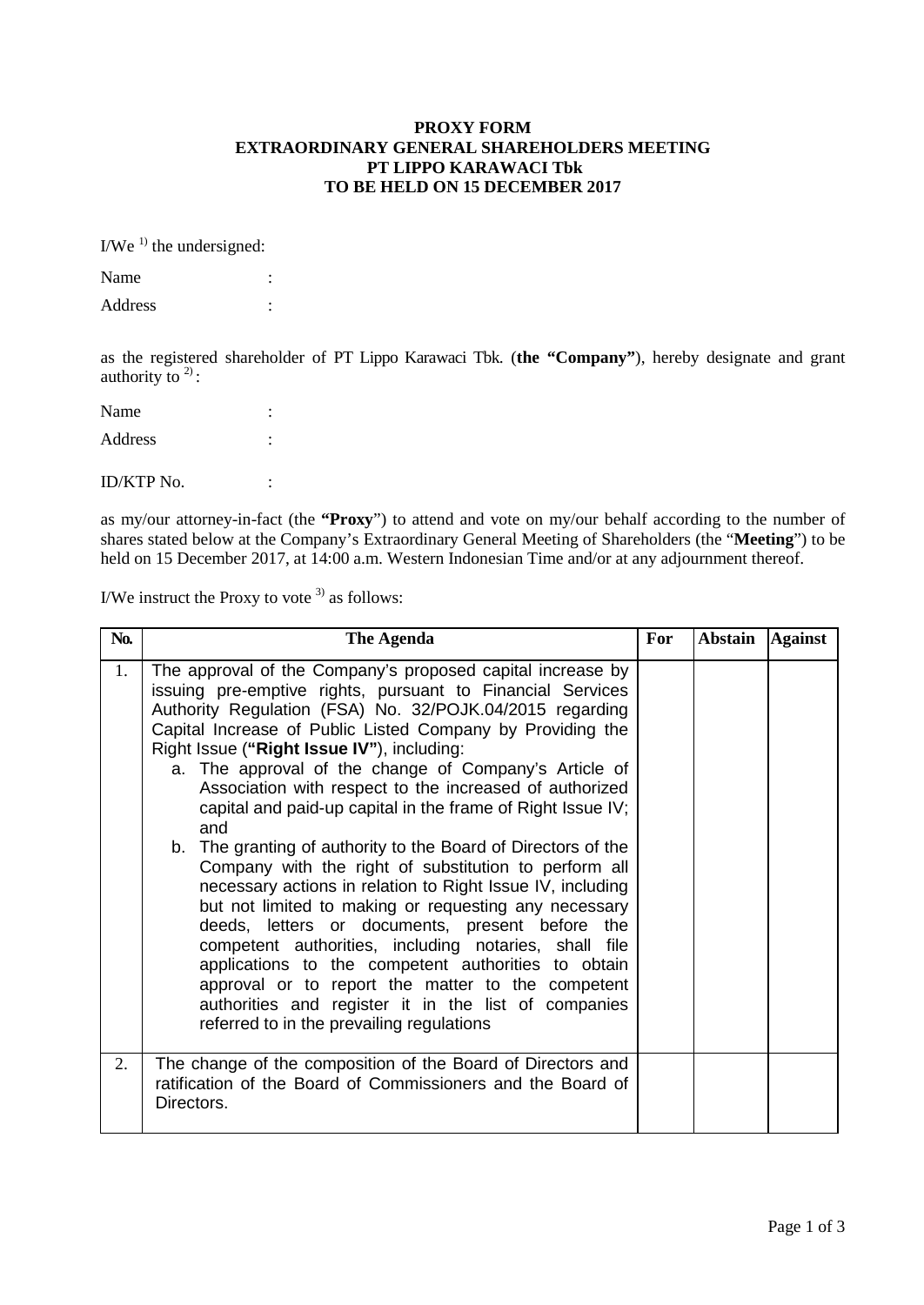This Power of Attorney shall remain valid and effective, and shall entitle the Proxy to attend and vote at any further adjournment of the Meeting of the Company to be held with respect to the above agenda, as long as [I am a / we are] registered shareholder[s] of the Company. This Power of Attorney is given with the right of substitution, provided that such substitution shall only be given of the entire and not only a part of the authority granted under this Power of Attorney.

I/We hereby stated that I/We has/have read the Notification and Invitation of the Annual General Meeting of Shareholders published in the newspapers Investor Daily on 8 November 2017 and 23 November 2017.

The total number of shares: \_\_\_\_\_\_\_\_\_\_\_\_\_ common shares<sup>4)</sup> (a) shares (b) shares

Signed on 2017

## **The Shareholder The Proxy**

*Stamp duty Rp6,000.-*

Name: Attorney-in-fact Name:

## **Instructions :**

1. Write in capital letters on the space provided the name and address if you are recorded in the Company's Register of Shareholders ("**CRS**") on 22 November 2017 at 16:00 Western Indonesian Time.

\_\_\_\_\_\_\_\_\_\_\_\_\_\_\_\_ \_\_\_\_\_\_\_\_\_\_\_\_\_\_\_\_

- 2. Write in capital letters on the space provided the name and address of the appointed Attorney. Members of the Board of Directors or the Board of Commissioners and employees of the Company may attend as a Proxy in the Meeting but their vote cannot be counted in the voting calculation.
- 3. Tick (X) one of the boxes provided to show your vote. If the Shareholder ticks none of the boxes, the Proxy shall be considered as having been given the power and authority to vote on the proposed agenda put forward at the Meeting and any adjournment thereof. Any such vote shall be valid, binding and enforceable against the Shareholder/Proxy.
- 4. Write the total number of shares related to this Power of Attorney in the space provided, according to the number of the Company's shares owned by you recorded in the CRS. If there is any discrepancy between the number of shares stated in the Power of Attorney and in the CRS, the number of votes shall be counted based on the number of shares registered in the CRS.